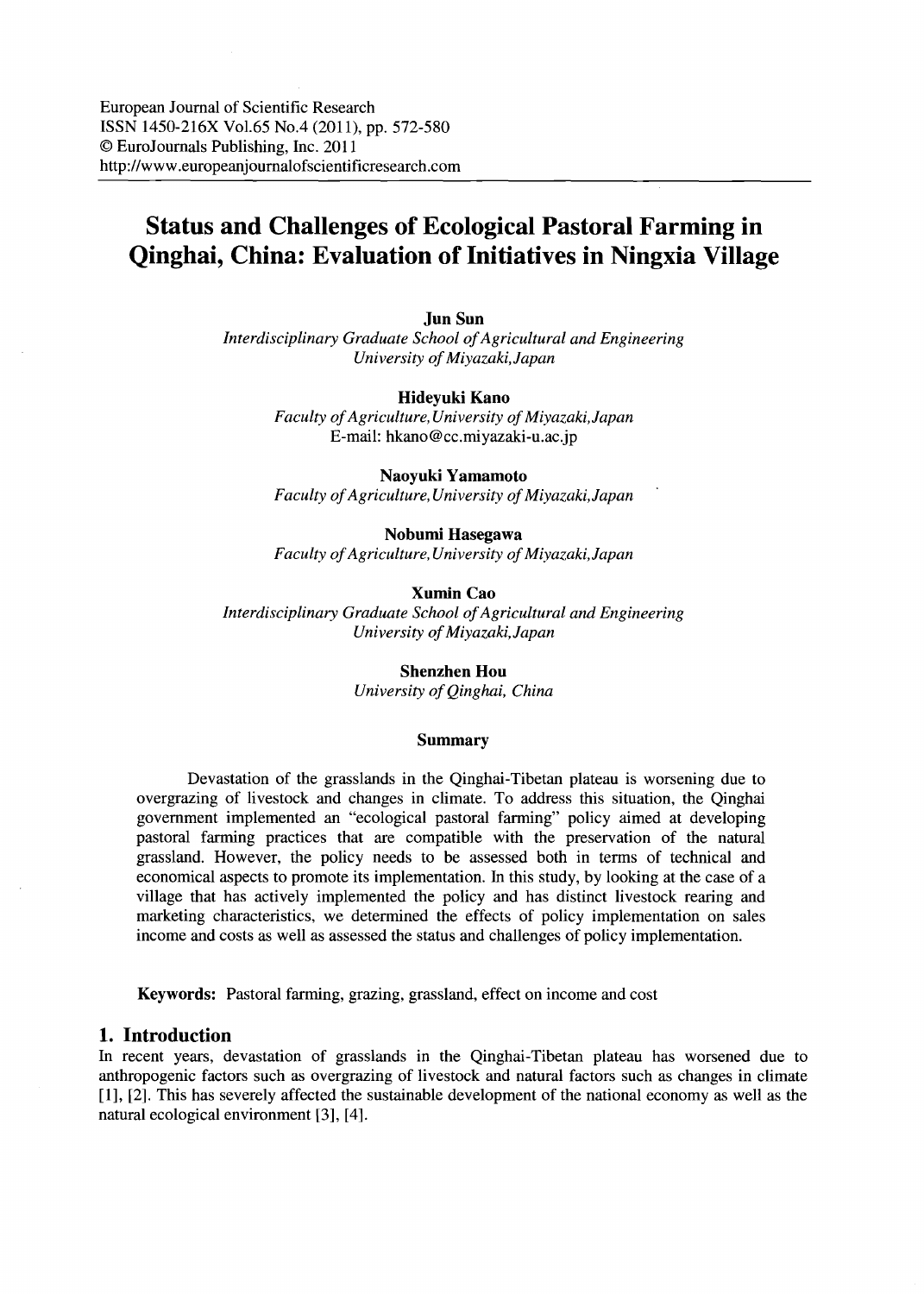Status and Challenges of Ecological Pastoral Farming in Qinghai, China: Evaluation of Initiatives in Ningxia Village 573

To address this situation, since 2008, the Qinghai government has implemented a shift to ecological pastoral farming, a policy aimed at developing pastoral farming practices that are compatible with the preservation of the natural grassland. In a previous study, we assessed the general policy implementation process using Su Jiwan Village as a case study and analyzed the effects mainly in terms of income [9]. This policy, however, has been implemented differently in different regions and has not been evaluated in terms of costs.

In this study, by looking at the case of a village that has actively implemented the policy and has distinct livestock rearing and marketing characteristics, we determined the effects of policy implementation on sales income and costs as well as assessed the status and challenges of policy implementation. This will help to clarify the best approach in implementing ecological pastoral farming in this particular region.

## 2. Research Methods and Conditions of the Study Area

We used the Ningxia Village in Qinghai as the subject of our study. We chose Ningxia Village because, among the model areas where the policy is being implemented, both farmers and government officials in Ningxia showed favorable response to the policy, and the village has shown remarkable progress in eliminating overgrazing of natural grasslands. In particular, the village has pioneered important changes in marketing schemes and cycles. First, we conducted interviews with the mayor of the village and gathered information from the village statistics office about the condition of the ecological environment and the extent of grazing and the process and progress of policy implementation. We also surveyed a total of eight groups composed of 27 farming households about the changes in their management style after policy implementation and, in particular, about actual changes in income and costs. We then conducted comparative analysis of the data we gathered.

Ningxia is part of Qinghai, China and located at an altitude of 3350 to 3500 m [6]. It has a population of 399 Tibetan villagers (as of 2009) composed of 78 farming households. Its main industry is pastoral farming, where 86,000 mu (l mu equivalent to 0.067 ha) of grasslands are used for grazing. Due to its high elevation and low temperature. vegetation can only grow in the area for a short period from May to September. This results in two grazing seasons, wherein grazing has to be done in separate locations for summer when grasses grow well and for winter season when grass growth is limited.

## 3. Characteristics and Evaluation of Ecological Pastoral Farming (1) Characteristics of Ecological Pastoral Farming in Qinghai

Ecological pastoral farming in Qinghai is characterized mainly, in terms of livestock management and sales, by the following features (Refer to [9] for details).

First is cooperativization of grazing. Conventionally, grazing was done individually, and the number of livestock was determined according to the discretion of individual farmers, which easily led to overuse of the grasslands. To avert this situation, the farmers divided themselves into groups composed of a certain number of farming households and are now grazing their animals in groups. This enabled planned use of grasslands and systematic grazing based on livestock ownership conditions and through a combination of grazing and confinement rearing. Other than grouping the farmers, grazing was also cooperativized so that manpower needed for grazing was reduced, and resulting surplus labor could be diverted to other industries.

Second is cooperativization of sale of livestock. Conventionally, selling was done through direct negotiations between farmers and livestock dealers, but now, it is done through group-based bidding. Not only were the farmers grouped, but, most importantly, private ownership of livestock and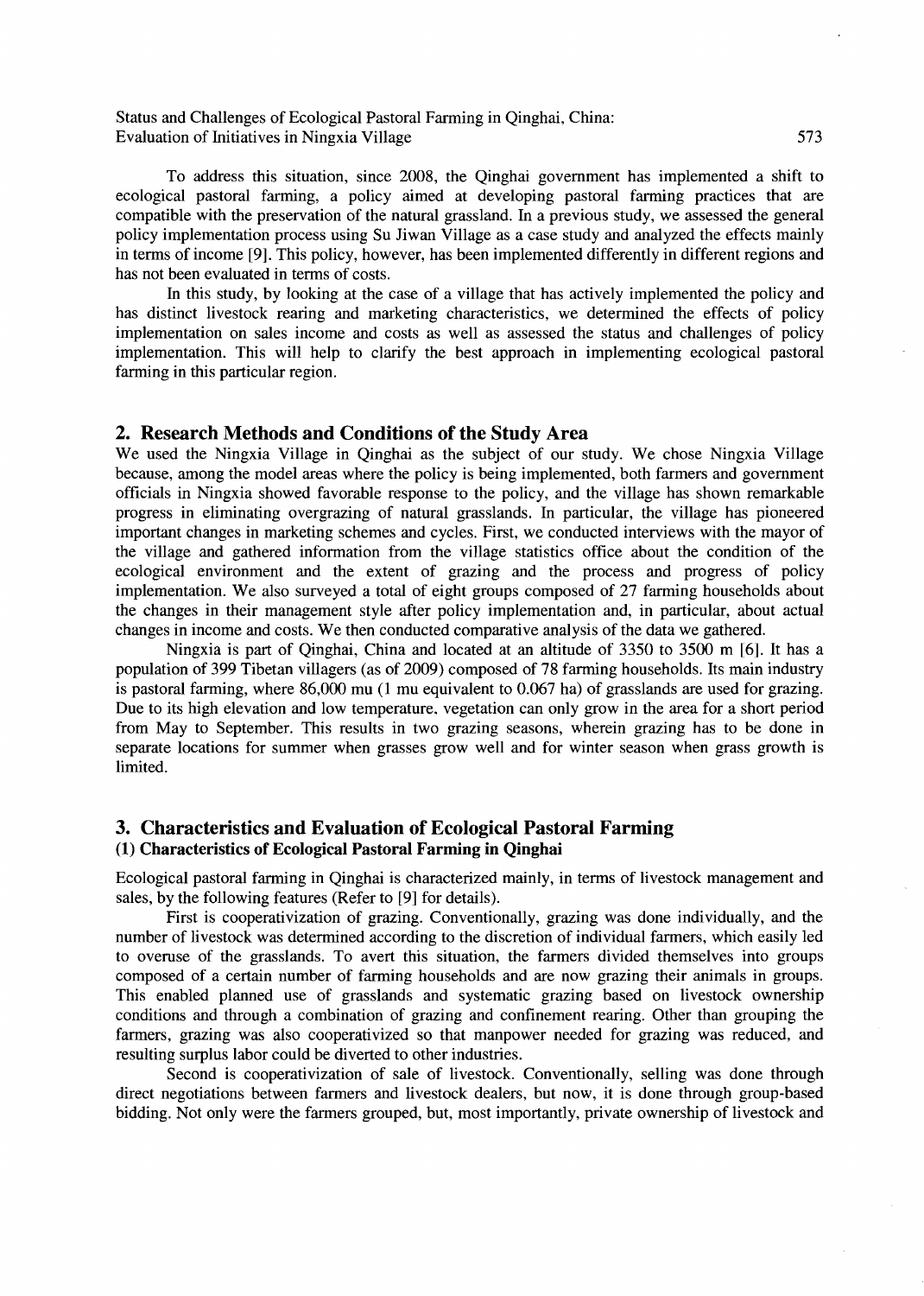grasslands was abolished in favor of cooperative ownership (group ownership), which was implemented after assessing the monetary value of grasslands and livestock to fairly distribute profits among the farmers.

#### (2) Technical Characteristics of the New Pastoral Farming System Implemented in Ningxia

#### Village

1) Adjustment of number of livestock raised

Ningxia Village, which mainly grazes sheep, has implemented a livestock management system characterized by the following three main features, in addition to the above basic characteristics of ecological pastoral farming.

First, to avoid overgrazing, they reduced the number of livestock raised. Like what has happened in other regions, for many years in Ningxia, farmer and livestock population has continued to increase despite of the limited grassland area available, resulting in deterioration of the ecological grassland environment and reduction in livestock productivity. A report showed that, due to these anthropogenic factors causing environmental degradation and because of the harsh natural environment, livestock productivity has decreased by approximately 30 to 50% of productivity in the 1950s [5].

As of 2007, the number of sheep grazed in the area has reached 4,958, with a 3.6-mu grazing area per head (1.32 times the reasonable grazing capacity). In 2009, however, after implementation of the policy, the number of sheep was reduced to 3,732, which was achieved mainly by selling rams and old animals, thereby increasing the grazing area per head to 5 mu. Ningxia Village became the first in Qinghai to achieve the ideal grazing population.

2) Herd adjustments and changes in marketing schemes

Second, while the number of livestock raised was reduced, particularly the number of sheep grazed, the number of breeding ewe lambs and young lambs was increased. And, most importantly, they shifted from marketing mature sheep to marketing lambs instead (Table 1).

After 2007, due to the improvement in ratio of breeding ewe lambs among the total sheep raised, their number increased from 2,727 in 2007 (before policy implementation) to 3,215 in 2009 (after policy implementation), subsequently resulting in an increase in number of lambs produced from 2,181 to 2,583, increasing the ratio of lambs among the total number of sheep (more than one year old) from 55% to 85%. Also, the number of mature sheep marketed was reduced from 1,520 in 2007 to only 389 in 2009, completely reversing the proportion of mature sheep and lambs being marketed. As will be discussed later, this shift was also driven by the increase in demand for lamb meat.

In addition, the farmers had also conventionally raised one breeding ram per farming household. In the new system, however, breeding rams are raised in one location by the whole village<sup>\*1</sup>. This system enables maintaining breeding rams of superior and healthy stock. Since a good breeding stock is essential in improving the livestock industry, the government subsidized the purchase of breeding stocks to improve quality of sheep being raised in the village. This also contributed to the improvement of reproductive rate and increase in number of lambs produced in the village.

|              |              | Number and percentage of sheep raised                                               |            |              |            |              |              |                             |              | Number of sheep sold and sales<br>ratio |                       |              |                       |
|--------------|--------------|-------------------------------------------------------------------------------------|------------|--------------|------------|--------------|--------------|-----------------------------|--------------|-----------------------------------------|-----------------------|--------------|-----------------------|
| Year         | Total        | <b>Lambing ewes</b><br><b>Breeding ewe</b><br>Other sheep<br>Breeding rams<br>lambs |            |              | Lambs sold |              |              | <b>Mature sheep</b><br>sold |              |                                         |                       |              |                       |
|              |              | <b>Heads</b>                                                                        | Ratio      | <b>Heads</b> | Ratio      | <b>Heads</b> | <b>Ratio</b> | <b>Heads</b>                | Ratio        | <b>Heads</b>                            | <b>Sales</b><br>ratio | <b>Heads</b> | <b>Sales</b><br>ratio |
| 2007<br>2009 | 4958<br>3782 | 2727<br>3215                                                                        | 55%<br>85% | 96<br>0      | 2%         | 2135<br>567  | 43%<br>15%   | 2181<br>2583                | 44%<br>68.3% | 443<br>2193                             | 8.9%<br>58.0%         | 1520<br>389  | 30.7%<br>$10.3\%$     |

Table 1: Changes in sheep population after policy implementation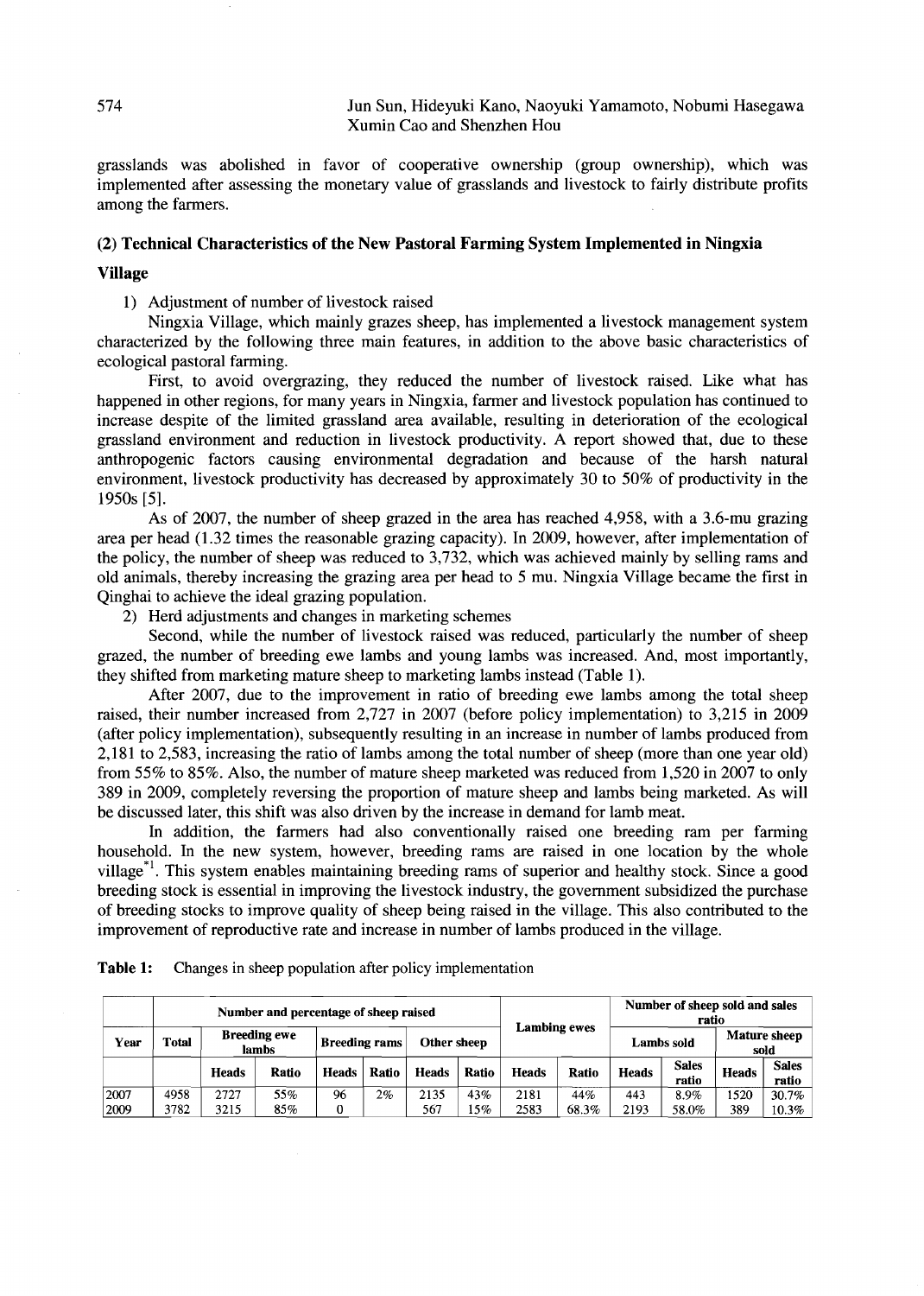## Status and Challenges of Ecological Pastoral Farming in Oinghai, China: Evaluation of Initiatives in Ningxia Village

#### Table 1: Changes in sheep population after policy implementation - continued

| %<br>Increas | 17.9% | -<br>100% | $\sim$<br>$\overline{\phantom{a}}$<br>- ، ب<br>$\%$ | 18.4% | 395<br>$\tilde{\phantom{a}}$<br>% | 74% |  |
|--------------|-------|-----------|-----------------------------------------------------|-------|-----------------------------------|-----|--|
|              |       |           |                                                     |       |                                   |     |  |

Source: Results of survey on 27 households belonging to eight cooperative groups conducted in Ningxia Village in Qinghai Notes:

1) "Number of sheep raised" refers to the total number of sheep at the beginning of the year when the survey was conducted (does not include lambs less than one year old). "Other sheep" refers, for 2007, to unproductive mature ewes and rams (for marketing), and for 2009, to unproductive mature ewes only (for culling).

2) "Sales ratio" = number of heads sold/total number of sheep raised

#### 3) Changes in marketing cycle

Third, in the new system, changes in the marketing cycle were made so that livestock population is kept within the reasonable number. This is done by keeping 15% of the lambs produced for breeding and marketing the remaining 85%. Likewise, 15% of breeding ewe lambs (old and unproductive ewe lambs) are culled.

Breeding is also done seasonally so that lambs are born between January to February. Lambs are marketed nine months after they are born: for the first six months they nurse from the ewes, and for the next three months they graze in the grasslands while nursing. Animals are grazed during the summer (June to August) when the quantity and quality of the grass are at its best. By mid-August, they are moved to graze on winter grassland areas. Since the lambs are usually sold in September, grassland areas for winter grazing are only used for one month, reducing the burden on the grasslands. Otherwise, if they are not sold and have to continue grazing after September, burden on the grasslands would increase because grazing capacity significantly decreases during the winter months.

Changing the marketing cycle has resulted in shortening the period that the natural grasslands are used, thereby maximizing use of limited resources and reducing risks and accidents during livestock rearing.

### (3) Comparison of Income and Costs in the Old and the New System

An important point of consideration in the new system is how to prevent reduction in farmer income due to the reduction in number of livestock, and how to instead create more income for the fanners. In the previous system, mature sheep were raised until three years of age before they were marketed. In the new system, however, the total number of livestock is controlled and lambs instead of mature sheep are marketed to prevent overgrazing.

Table 2 shows income and costs before and after policy implementation. As already shown in Table 1, the number of mature sheep and lambs sold was reversed between 2007 and 2009. What is more remarkable is the change in average price per head. Average price per head for mature sheep increased by 28% from 320 yen to 400 yen, while for lambs, price increased by 56% from 135 yen to 210 yen. Also, in 2007, prices varied widely, but by 2009, price variations were greatly reduced.

One reason for this, as previously mentioned, is the difference in marketing style (shift from individual negotiations to group-bidding) that resulted in increased trade volumes and stronger competitiveness. Another reason is the improvement in livestock quality brought about by having achieved the reasonable grazing number. According to data from Ningxia's policy implementation committee and the Pastoral Farming Management Center, for 100 lambs, the average weight at birth increased by 0.15 kg from 3.28 to 3.43 kg, and increased by 1.2 kg from 14.4 kg to 15.6 kg for fivemonth old lambs, indicating that lambs being marketed now are valued more highly than before.

A more important reason is the increase in demand for lamb meat, which is softer and has become more popular in recent years, accounting for the increase in unit price for lamb. For six years from 2000 to 2005, the demand for lamb meat nationwide has continued to increase by more than 11% every year [10]. In a survey by the Qinghai Pastoral Fanning Management Center, price per kilogram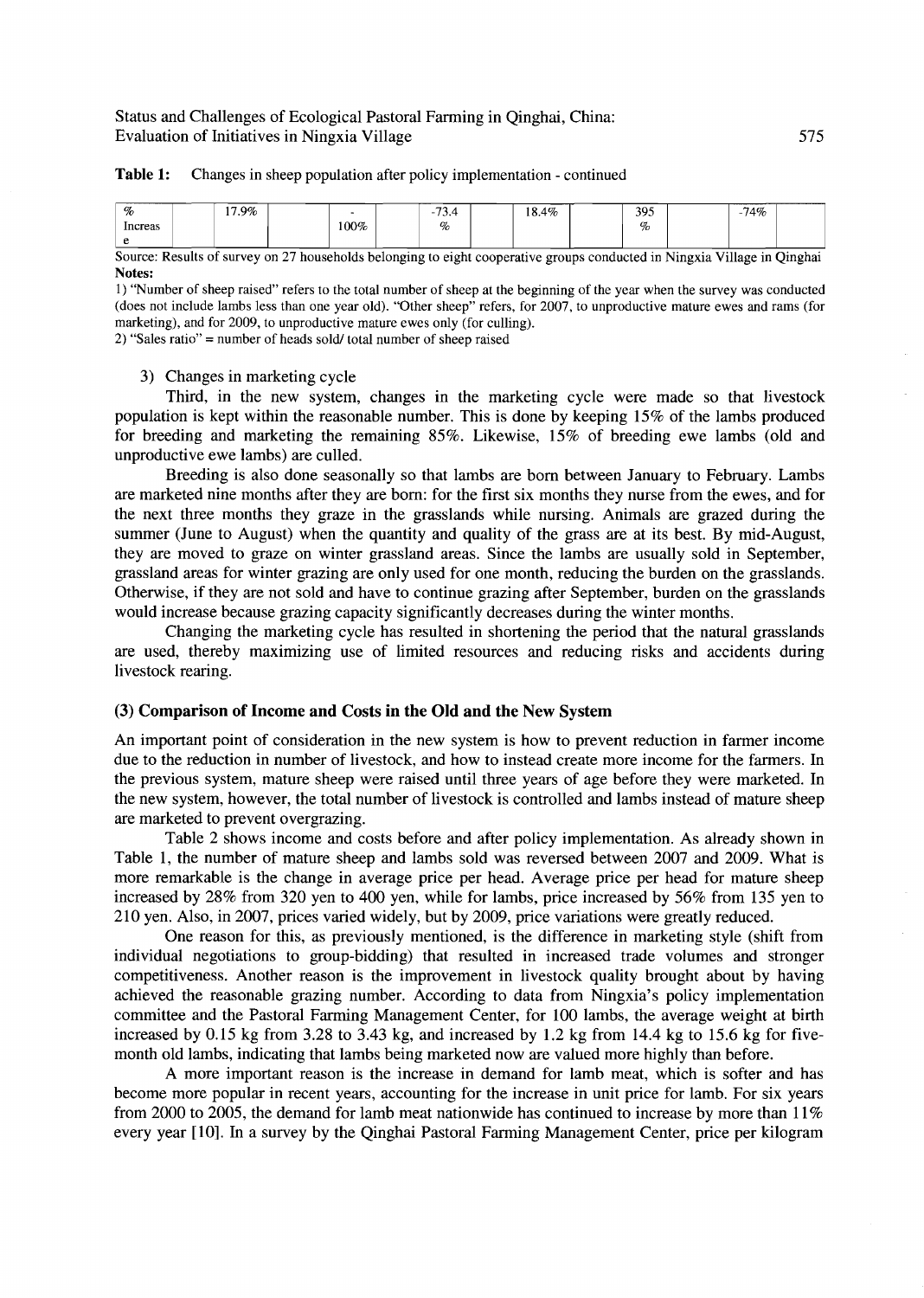of mutton was 30 yuan, while lamb was sold 11.1 % higher at 34 yuan per kilogram in January 2009. This translates to a remarkable increase of 12.8% in total sales income (mature sheep and lamb).

Increase in "other pastoral income" is due to the creation of jobs arising from the cooperativization of grazing. "Non-pastoral income" refers to income arising from the redistribution of labor to non-grazing activities as a result of the grouping and cooperativization of grazing. Although not shown in the Table, labor export to and income from non-livestock industries also significantly increased (more than twice in total)\*2.

Total income increased by 27% from 680,000 yuan before policy implementation to 859,000 yuan (31,200 yuan per household) after policy implementation.

The costs, however, increased by 260% from 76,000 yuan before policy implementation to 271,000 yuan after policy implementation. It must be noted, however, that this is largely due to how the costs were calculated, i.e., since, conventionally, farming was done by the family, labor costs for grazing and shearing, fencing and other maintenance costs, and breeding stock costs were not included. A proper comparison cannot be made unless this factor is included in the calculation, and the data is included here only for reference.

The above results show that total profits have increased from 677,389 yuan in 2007 to 858,533 yuan in 2009, notwithstanding the discrepancy in cost calculation. As previously mentioned, this increase in income is largely due to the increase in sales of lamb.

|                      | Average price per<br>head of sheep (Yuan) |                           |               |                            |                       |                   |                    |               |         |         |  |
|----------------------|-------------------------------------------|---------------------------|---------------|----------------------------|-----------------------|-------------------|--------------------|---------------|---------|---------|--|
|                      |                                           |                           |               | Income from sales of sheep |                       | Other             | Non-               |               | Cost    | Profit  |  |
|                      | Lamb                                      | <b>Mature</b><br>sheep    | Lamb          | <b>Mature</b><br>sheep     | <b>Total</b><br>sales | pastora<br>income | pastoral<br>income | <b>Total</b>  |         |         |  |
| 2007                 | 135<br>$126 - 148$<br>210                 | 320<br>$280 - 340$<br>400 | 59,805        | 486.400                    | 546.205               | 84,684            | 122,300            | 753,189       | 75,800  | 677,389 |  |
| 2009                 | 195 - 220                                 | 380-415                   | 460,74<br>0   | 155,600                    | 616,340               | 234,189           | 279,193            | 1,129,7<br>22 | 271,189 | 858,533 |  |
| $\%$<br>Increas<br>e | 55.6                                      | 28.1                      | 670.4<br>$\%$ | $-68.0\%$                  | 12.8%                 | 176.5%            | 128.3%             | 50.0%         | 257.8%  | 26.7%   |  |

| Table 2:<br>Comparison of income and expenses before and after policy implementation |
|--------------------------------------------------------------------------------------|
|--------------------------------------------------------------------------------------|

Source: Surveys in Ningxia Village in Oinghai

#### Notes:

1) "Other pastoral income" refers to income from sale of wool and from employment of workers for cooperative grazing.

2) "Non-pastoral income" refers to income from employment in other industries.

## **4. Pastoral Farming Management Situation of the Different Groups**

Table 3 shows the farming management situation of the eight groups in Ningxia Village. Number of sheep (from 226 for Group E to 800 for Group B) and income (from 37,903 yuan for Group E to 150,165 yuan for Group B) widely varied, showing that the scale of the groups varied considerably in terms of livestock number. In looking at the group differences, attention should be given to "profit," which is obtained by deducting "farming costs" from "farming income," because it serves as an index for efficiency of group farming management. Using the ratio of the profit against income as the "pastoral farming profitability ratio," we examined the factors that affect profitability. (In Table 5, groups are arranged in decreasing order of their "pastoral farming profitability ratio" shown in the lowermost column.)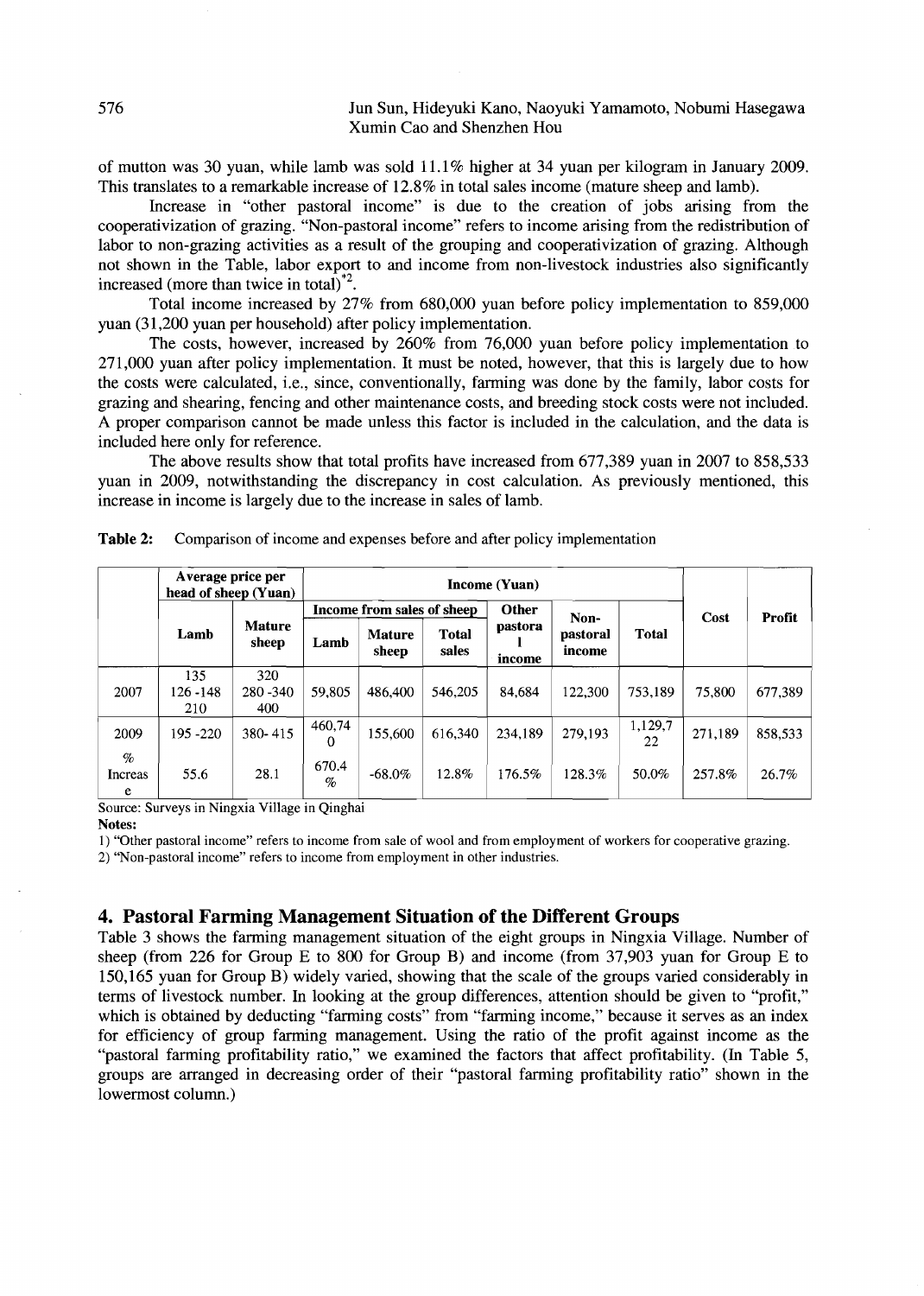Status and Challenges of Ecological Pastoral Farming in Qinghai, China: Evaluation of Initiatives in Ningxia Village 577

First is the relationship of grassland area to profitability. The grasslands in Ningxia Village were ranked into A, B, and C, in accordance with the extent of grass growth and grazing capacity. Groups A to C (with profitability ratio of 60% or above) had a higher percentage of rank-A grasslands but had no rank-C grasslands. On the other hand, for groups D to H (with profitability ratio of less than 60%), rank-C grasslands consisted approximately 10% of total grassland area. Furthermore, the difference in profitability ratio appears to be directly related to price of livestock sold. For example, the price per head sold by Group A is 220 yuan, but only 195 yuan for Group H, a difference of 25 yuan.

Second is whether they have barns or not in their grasslands. Group G and H had zero expense for "barn use," meaning that they did not have barns in their grasslands. On the contrary, costs arising from losses due to death of breeding ewe lambs were higher for these groups. Likewise, as mentioned earlier, the value for livestock they sold was also lower. Barns are important in Qinghai because temperatures become extremely low from October to May, and daytime and nighttime temperature differences are extreme. Without the use of barns, grazed livestock are exposed to cold and strong winds, severely affecting their growth. Using barns, therefore, is important in preventing death of animals and maintaining proper body weight, pointing to the need for these groups to build barns for their sheep.

Third is the relationship with grazing area per head. In this region, the reasonable grazing number set as the target is 5 mu of grassland per head, a criterion that has been met by all the groups in the village, which is an indication that the policy was effective in this respect for the entire village. It is notable, however, that Groups A and B, which had higher grassland area per head, also had higher profit ratio and average selling price, indicating that further increasing the grassland area available per animal is beneficial. Group G, which did not have a barn, had low profitability ratio despite having higher area per animal, indicating the importance of barn use, as mentioned above.

On the basis of cost per head, differences among the groups for many of the expenses were minimal (particularly for grazing labor cost, disease prevention costs, breeding stock costs, and fencing and other maintenance costs). This is attributed, as mentioned earlier, to the grouping and cooperativization of management, wherein grazing methods and material inputs have become standardized.

Even though losses due to death of breeding ewe lambs have been pointed out to be related to barn use, differences were still observed among groups having the same farming conditions. This could be due to incidence of scours and other livestock diseases, indicating that groups and farmers differ in their livestock management techniques and practices.

| Pastoral farming group                          | A       | B       | C      | D      | E      | F      | G      | н      |
|-------------------------------------------------|---------|---------|--------|--------|--------|--------|--------|--------|
| Number of households                            | 6       | 4       | 3      | 3      | 3      | 3      | 3      | 2      |
| Grassland area <sup>*1</sup>                    | 3,218   | 4,670   | 1,967  | 2,463  | 1,132  | 2,383  | 2,132  | 1,854  |
| Rank-A grassland (%)                            | 80      | 70      | 70     | 68     | 70     | 65     | 62     | 60     |
| Rank-B grassland $(\% )$                        | 20      | 30      | 30     | 26     | 15     | 30     | 25     | 28     |
| Rank-C grassland $(\% )$                        | 0       | 0       | 0      | 6      | 15     |        | 15     | 12     |
| No. of livestock at start of year (Heads)       | 585     | 800     | 393    | 493    | 226    | 477    | 388    | 370    |
| Grassland area/head (mu)                        | 5.5     | 5.8     | 5.0    | 5.0    | 5.0    | 5.0    | 5.5    | 5.0    |
| Income $*^2$                                    | 104,273 | 150.165 | 69,372 | 85,805 | 37,903 | 79.434 | 62.630 | 58,842 |
| Income from sale of mature sheep<br>(Yuan/head) | 415     | 412     | 413    | 400    | 382    | 390    | 380    | 380    |
| Number of mature sheep sold (Heads)             | 60      | 87      | 40     | 52     | 23     | 49     | 40     | 38     |
| Income from sale of lambs (Yuan/head)           | 220     | 218     | 218    | 208    | 206    | 205    | 196    | 195    |
| Number of lambs sold (Heads)                    | 338     | 491     | 227    | 292    | 133    | 275    | 225    | 212    |

Table 3: Pastoral farming management situation of the different groups (arranged according to profitability ratio)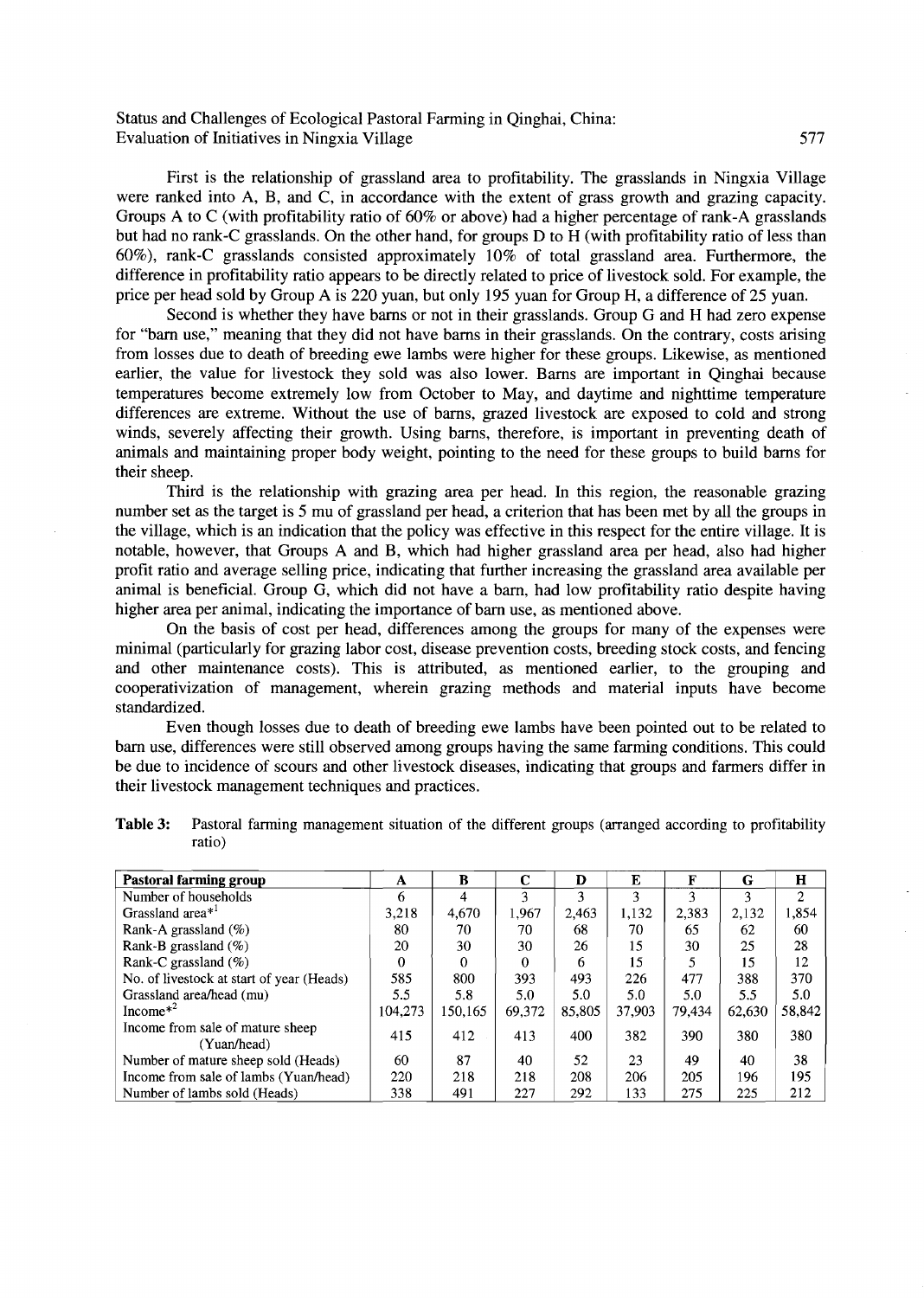### 578 Jun Sun, Hideyuki Kano, Naoyuki Yamamoto, Nobumi Hasegawa Xumin Cao and Shenzhen Hou

| Table 3: Pastoral farming management situation of the different groups (arranged according to profitability |
|-------------------------------------------------------------------------------------------------------------|
| ratio) - continued                                                                                          |

| Income from sale of wool (Yuan/head)               | 8.6    | 9.1    | 8.6    | 8.7    | 7.6    | 8.3    | 8.6             | 8.3      |
|----------------------------------------------------|--------|--------|--------|--------|--------|--------|-----------------|----------|
|                                                    |        |        |        |        |        |        |                 |          |
| Farming $costs^{*3}$ (Yuan/head)                   | 38,158 | 58,401 | 27,011 | 36,112 | 16.674 | 34,993 | 30,44           | 29,395   |
|                                                    |        |        |        |        |        |        |                 |          |
| Grazing labor cost                                 | 36.9   | 36.0   | 36.6   | 36.5   | 39.8   | 37.7   | 37.1            | 38.9     |
| Disease prevention cost                            | 3.8    | 4.1    | 3.9    | 3.9    | 3.4    | 3.8    | 3.9             | 3.9      |
| Losses due to death of mature sheep                | 11.1   | 15.2   | 12.0   | 11.9   | 12.8   | 16.0   | 28.7            | 28.8     |
| Feed supplement cost                               | 7.6    | 7.5    | 7.1    | 7.0    | 9.4    | 7.1    | 7.1             | 7.3      |
| Barn use cost                                      | 6.2    | 5.0    | 6.1    | 10.6   | 5.3    | 6.7    | $\Omega$        | $\Omega$ |
| Shearing labor cost                                | 1.3    | 1.4    | 1.3    | 1.4    | 0.9    | 1.3    | 1.4             | 1.4      |
| Breeding ram cost                                  | 4.3    | 4.2    | 4.9    | 4.4    | 4.5    | 4.9    | 4.2             | 4.8      |
| Maintenance (fencing) cost                         | 0.7    | 0.7    | 0.7    | 0.6    | 0.8    | 0.6    | 0.7             | 0.7      |
| Lamb sale profit per head $*4$                     | 72.8%  | 69.1%  | 70.6%  | 67.4%  | 67.7%  | 65.9%  | 62.0            | 60.5%    |
|                                                    |        |        |        |        |        |        | $\%$            |          |
| Pastoral farming profitability ratio* <sup>5</sup> | 63.4%  | 61.1%  | 61.1%  | 57.9%  | 56.0%  | 55.9%  | 51.4            | 50.0%    |
|                                                    |        |        |        |        |        |        | $\mathcal{G}_0$ |          |

Source: Results of surveys conducted in Ningxia Village in Oinghai

\*1. Grasslands in Ningxia were divided into three ranks (A,B,C) in accordance with grassland quality, as rated by farmer representatives and village officials (Pastoral Farming Innovation Committee).

\*2. "Farming income" was computed separately for mature sheep ("income from sale of mature sheep per head") and for lambs ("income from sale of lambs").

\*3. Details of cost computation:

• "Losses due to death of mature sheep" were divided by the number of sheep sold (the price of one dead sheep was provisionally computed as equivalent to 400 yuan).

• "Maintenance (fencing) costs" refer to costs incurred for fencing and maintenance of the grasslands.

• "Grazing labor cost" was computed at 150 yuan per month per 50 heads (number of sheep rounded to next higher increment of 50, i.e., labor cost for Group A that has 477 heads was computed for 500 heads). Farmers coming from the same group were hired for grazing.

\*4 "Lamb sale profit" is the "income from sale of lambs" minus "cost" divided by "income from sale of lambs"

\*5. "Pastoral farming profitability ratio" =  $(Income - Costs)/Income$ 

## **5. Conclusion**

Like in other regions in Qinghai, Ningxia village has implemented a new pastoral management system aimed at preserving the ecology of natural grasslands and improving the livestock industry. First, they restructured the production system by creating production groups that cooperatively shared grassland and farming resources. Unique to Ningxia village, however, is how they were able to reduce the total livestock population without resulting in decrease of farming income, which they have achieved by marketing lambs instead of mature sheep and changing the marketing cycle to effectively use their grassland resources. This has resulted in a 26.7% increase in total sales income after policy implementation.

This increase in income and productivity observed for the entire Ningxia Village is attributed to the following factors. First is the appropriate implementation of techniques for changing the marketing cycle, for imposing seasonal breeding, and for centralized livestock management (use of common breeding stock, etc.). Second is the consideration of social economic factors in implementing the shift in marketing (mature sheep to lambs) in response to increase in demand for lamb meat. Third is the farmers' proper comprehension and technical ability to carry out cooperative grazing and management. That is, all the three components needed to successfully implement the policy were present, namely, appropriate technical background, favorable economic conditions, and able human resources. Noteworthy is how they have adopted a system to increase profits while working together to manage their livestock as a group. How do the farmers assess their own situation? According to the survey, aside from the increase in income, which, as expected, was cited by all the households as a good result,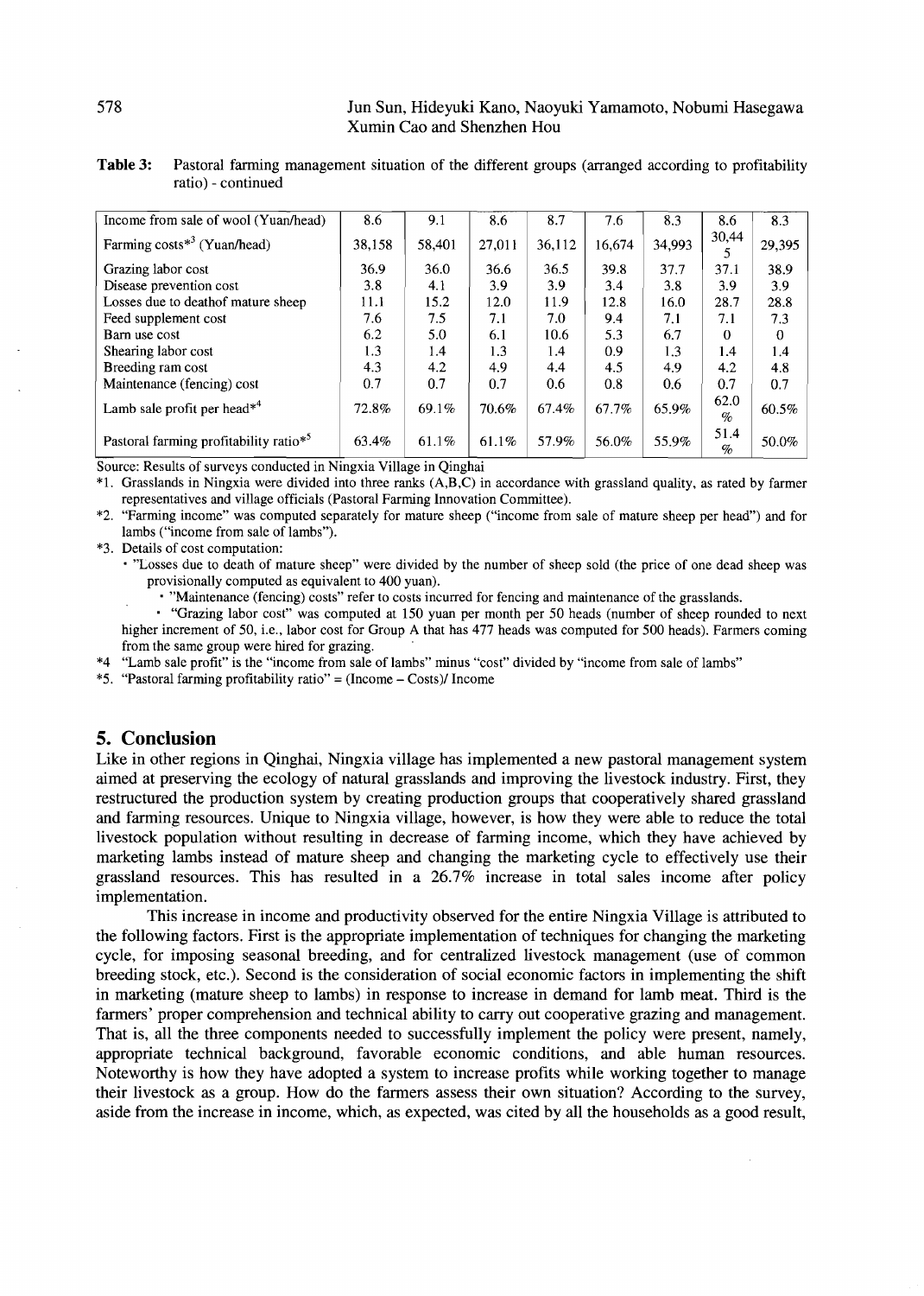Status and Challenges of Ecological Pastoral Farming in Qinghai, China: Evaluation of Initiatives in Ningxia Village 579

90% of the farmers cited the reduction in burden to the grasslands, and 50% cited the increase in lamb production, as notable improvements to their livelihood.

There remains, however, a need to implement further measures in the future. In terms of facilities, particularly for the groups with low profitability ratio, construction of barns to protect the animals from the cold and installation of proper watering and feeding systems are imperative. Likewise, measures to address the deterioration of the grasslands, such as rotational grazing, resting, and restricting some areas for grazing, and initiatives to improve sown grasslands and degraded grasslands are also necessary. It is also important to study how the government can provide assistance in implementing these measures.

In terms of technical know-how, further instruction on how to improve farmers' techniques to manage their livestock is needed. To a certain degree, adoption of new techniques has been successful, but other practices in pastoral farming, such as management of grazing period, lamb-nursing period, feed supplementation amounts, and feed ingredients, are still according to conventional procedures. Proper management of barns to further improve lamb quality also remains to be an important issue to address. Likewise, the technical differences observed among groups also point to a need for improving the technical standards for policy implementation.

Another issue peculiar to this region that is mainly populated by Tibetan villagers is the inability of many of the people to speak Chinese, putting them at a disadvantage in finding jobs in other industries. Thus, enhancement of education and training of pastoral farmers and creation of employment support programs are imperative.

In this paper, we discussed the effects and challenges of policy implementation in Ningxia. We would like to stress, however, that farmers need to have an even deeper understanding of the significance of the ecological pastoral farming management policy and the conditions surrounding its successful implementation by having a stronger grasp of the technical and economic factors involved and the short-term and long-term implications of the policy.

There is also a need to study other technical aspects, such as how to optimize grassland grazing capacity and length of time for growing the grasses. We would like to carry out further research on these aspects with the collaboration of experts in the field.

\*1) Conventionally, breeding rams and ewes were raised together, but in the new system, breeding rams are raised at a centralized location by the village. This enables providing breeding stock of superior quality to all farmers and facilitates seasonal breeding and centralized fertilization of ewes.

\*2) With regards to shared use of resources as groups, according to the survey in Ningxia, grazing and rotation based on livestock reproductive stage resulted in reduced number of persons needed for grazing from 48 to 22. Since grazing was conventionally done by families, one farming household required at least one person for grazing, but in the new system, only two to four persons are needed for each group. Surplus labor was diverted to activities other than grazing.

#### **References**

- [1] Ito, M.K., Ao, M., Ito, K.N. 2006.Inner Mongolian Grasslands: Situation and Concern.J-*STAGE.* 51(4), 256-262.
- [2] JICK. 2006. The Model Project for Water-saving Irrigation of Environmental Conservati-on Type in Grassland. *Outline ofJ/CA projects in China. 12.*
- [3] Eckholm, E., 2000. Chinese Farmers See a New Desert Erode Their Way of Life. *New York Times,* Jul, 30.
- [4] Miyazaki H,Y., Yan W,L.2005.Analysis of Interrelation between Natural Conditions and Industrial Structure on Tibet Plateau--case Study in Qinghai Province. *Papers and proceedings ofthe Geographic Information Systems Association* 14, 181-184.